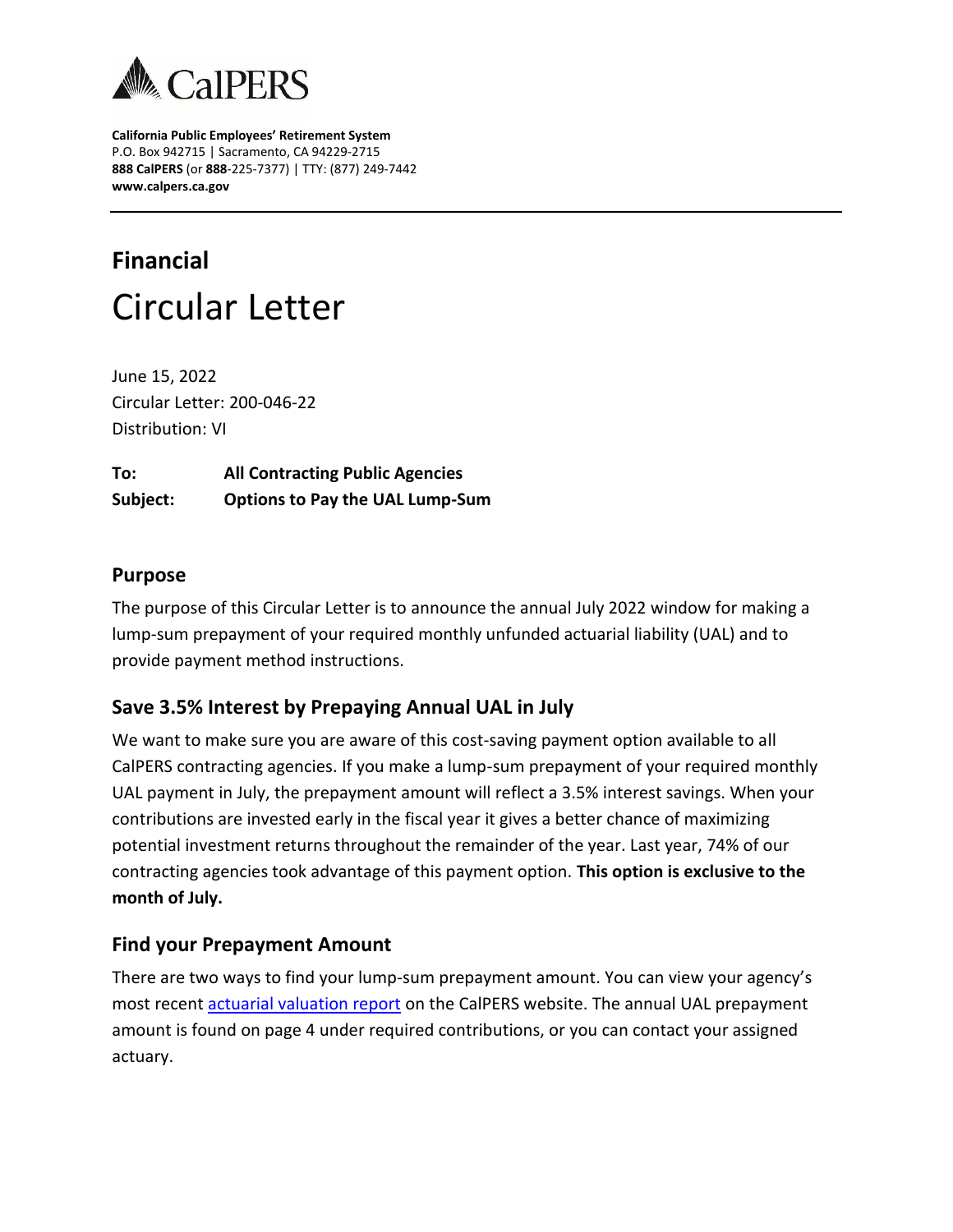# **Payment Timing and Methods**

Your UAL receivables are available in myCalPERS starting July 1, 2022. Lump-sum UAL prepayments must be received and posted by CalPERS no later than July 31, 2022 or myCalPERS will automatically set up a 12-month payment plan. Payments should be made by the following methods.

| Payment<br><b>Method</b> | <b>Payment Instructions</b>                                                                                                                                                                                                                                             | <b>Due Date</b>                                                                                                                                                                                                                             |
|--------------------------|-------------------------------------------------------------------------------------------------------------------------------------------------------------------------------------------------------------------------------------------------------------------------|---------------------------------------------------------------------------------------------------------------------------------------------------------------------------------------------------------------------------------------------|
| <b>EFT Debit</b>         | Log in to myCalPERS to<br>make a payment.<br>For lump-sum payments,<br>enter the amount of the<br>prepayment manually.                                                                                                                                                  | Payments should be set up no later than<br>Wednesday, July 27, 2022, with a settlement<br>date no later than Friday, July 29, 2022.                                                                                                         |
| <b>EFT Credit</b>        | Using your own financial<br>institution payment<br>system, send payments to<br>the following:<br><b>Bank Name: Union Bank</b><br><b>Address: 400 California</b><br>St., San Francisco, CA<br>94104<br><b>ABA/Routing Number:</b><br>122000496<br><b>Account Number:</b> | EFT credit payments must settle no later than<br>Friday, July 29, 2022.<br>If submitting a payment using this method for<br>the first time, email CalPERS FCSD Cashiers prior<br>to your payment settlement to ensure timely<br>processing. |
|                          | 0050206971<br><b>Information Text:</b><br>For credit to CalPERS<br>identify your:<br>myCalPERS ID<br>Receivable ID<br>Amount of<br>payment                                                                                                                              |                                                                                                                                                                                                                                             |